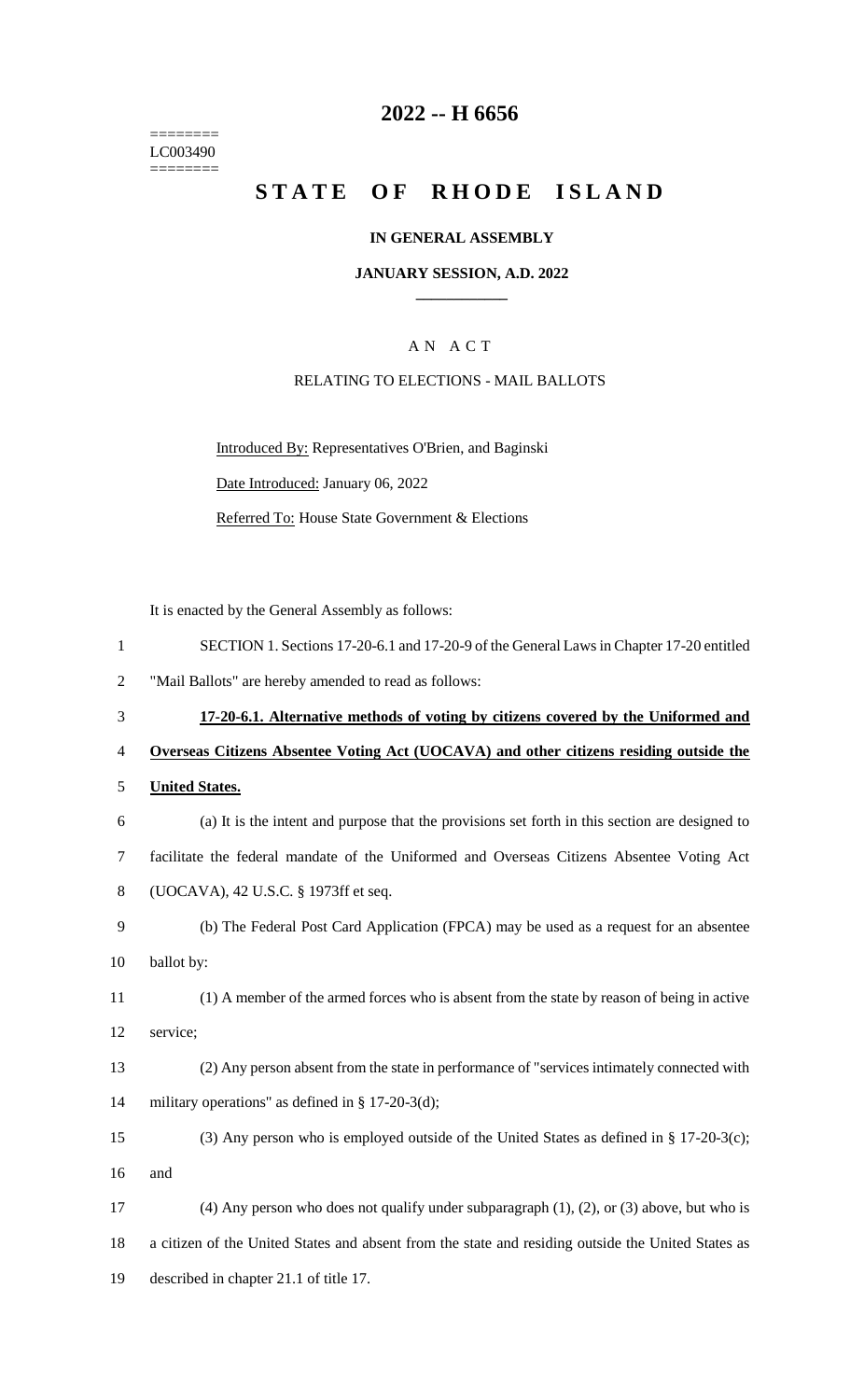- (c) The single FPCA card shall permit the person to request an absentee ballot for each primary and election through the next general election for federal office or for the time period specified by federal law in which the voter is eligible to vote.
- (d) The FPCA card must be received by the local board of canvassers where the person last maintains his/her residence for voting purposes within the time frame for applying for absentee ballots as set forth in this title.

 (e) If the FPCA, when used in accordance with this section, is sent by the voter through electronic transmission, it must be sent to the secretary of state and it must be received by the secretary of state by the deadline for applying for absentee ballots as set forth in this title. The secretary of state shall then forward the FPCA to the appropriate local authority who shall immediately certify and return the FPCA to the secretary of state with the notation that the 12 corresponding ballots shall be sent by mail and electronic transmission. The secretary of state shall 13 transmit ballots only to the facsimile number provided by the Federal Voter Assistance Program. 14 The secretary of state shall approve electronically transmitted ballots to and from eligible voters 15 only through a service or solution that meets the following requirements:

- 16 (1) The system has had one or more independent security reviews;
- (2) Demonstrates the system meets the National Institute of Standards and Technology
- (NIST) Cybersecurity Framework guidelines or federal cybersecurity framework guidelines of a
- successor designated federal agency or organization; and
- 20 (3) Approved by the secretary of state.

 The ballots sent by electronic transmission shall be returned to the state board by electronic transmission. These ballots will be counted at the state board in accordance with rules and regulations promulgated by the state board.

- (f) The voter's signature on the FPCA does not need to be witnessed or notarized, when the FPCA is submitted as provided in this section.
- (g) If a voter is casting a mail ballot received through the use of the FPCA card as provided in this section, the voter's signature does not need to be witnessed or notarized on the certifying envelope used for the return of the voted mail ballot.
- 

#### **17-20-9. Application by permanently disabled or incapacitated voters.**

 (a) A voter who is indefinitely confined because of physical illness or infirmity or is disabled for an indefinite period may, by signing an affidavit to that effect, request that an absentee ballot application be sent to him or her automatically for every election. The affidavit form and instructions shall be prescribed by the secretary of state, and furnished upon request to any elector by each local board of canvassers. The envelope containing the absentee ballot application shall be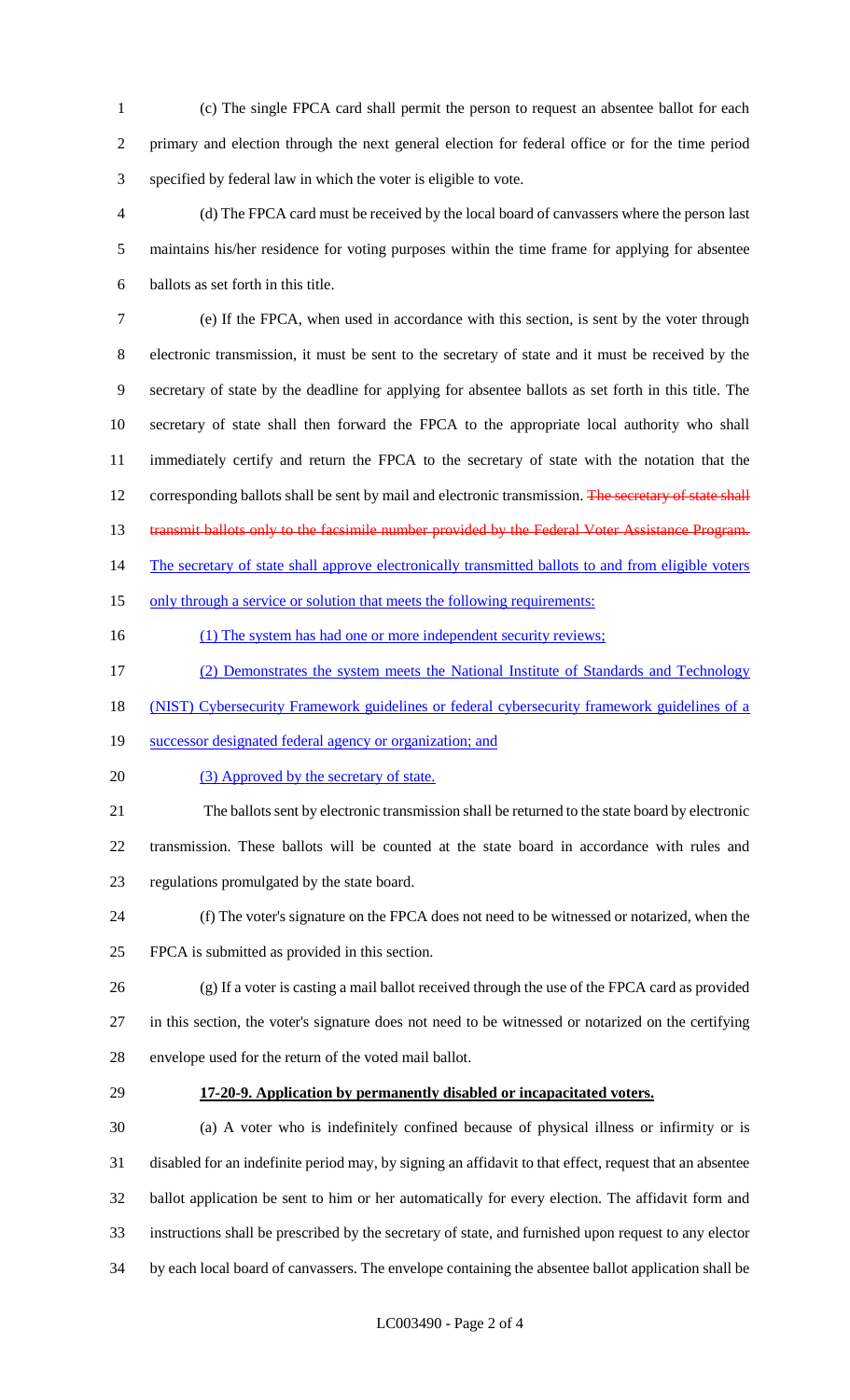clearly marked as not forwardable. If any elector is no longer indefinitely confined, he or she shall notify the clerk of the local board of canvassers of this fact. The clerk shall remove the name of any voter from the mailing list established under this section upon receipt of reliable information that a voter no longer qualifies for the service. The voter shall be notified of the action within five (5) days after the board takes the action.

- 6 (b) The affidavit form and instructions prescribed in this section shall be mailed to the
- 7 applicant along with a stamped return envelope addressed to the local boards of canvassers.
- 8 (c) Eligible disabled voters, shall be entitled to electronically receive and return their mail
- 9 ballot, using the same electronic transmission system as that used by voters covered by the
- 10 Uniformed and Overseas Citizens Absentee Voting Act. (UOCAVA). This electronic process shall
- 11 satisfy the federal Rehabilitation Act, section 508 concerning accessibility standards.
- 12 (d) For purposes of this section, "eligible disabled voter" means a disabled person eligible
- 13 to vote who is incapacitated to such an extent that it would be an undue hardship to vote at the polls
- 14 because of illness, mental or physical disability, blindness or a serious impairment of mobility.
- 15 SECTION 2. This act shall take effect upon passage and the provisions of which shall
- 16 expire on December 31, 2025.

======== LC003490 ========